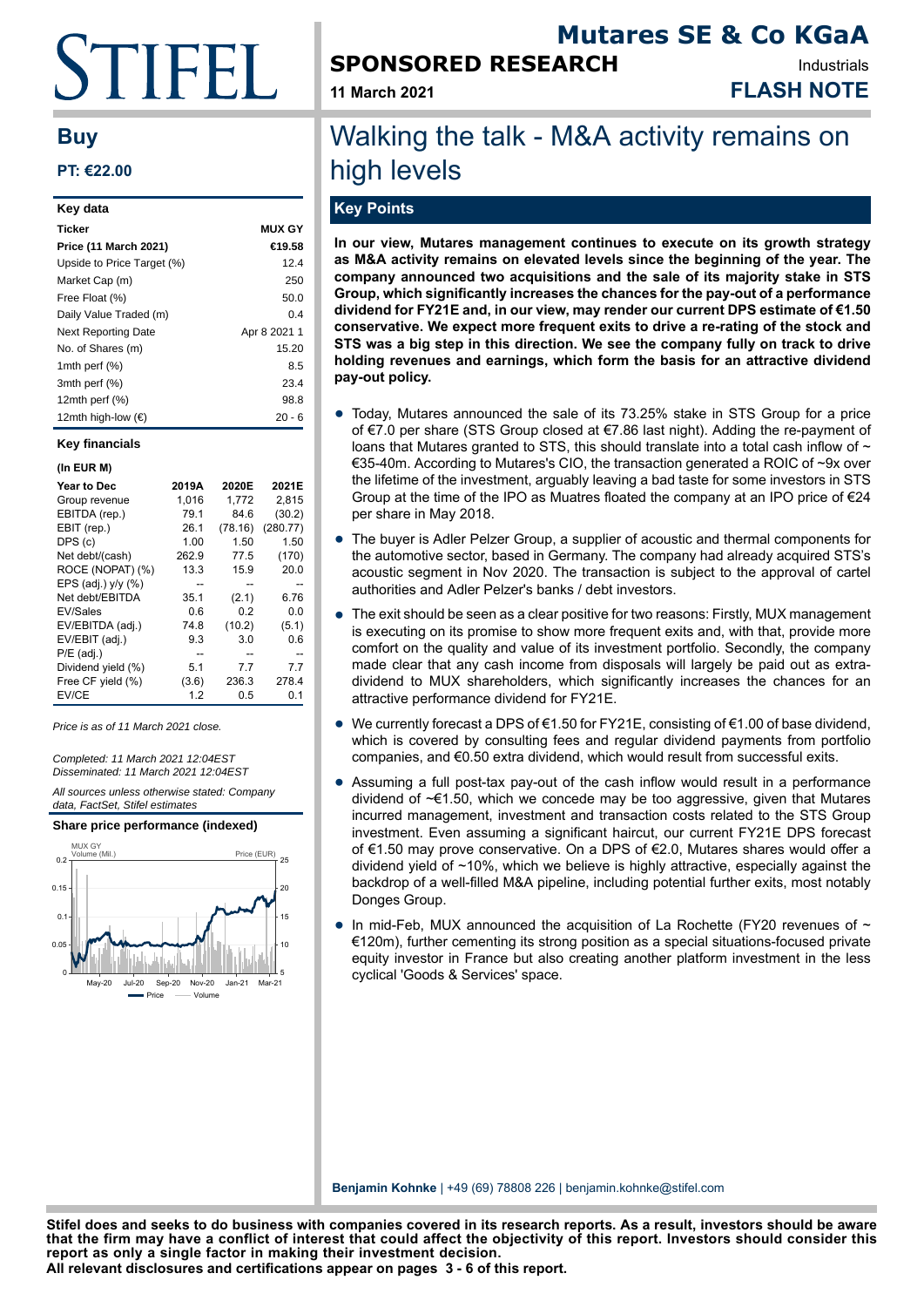# **Company Snapshot**

#### **Investment case summary**

The Mutares equity story is based on the company's transformation from an investment holding to a private equity firm in the niche area of special situations. As a result, earnings streams should become much more transparent and, as such, easier to value for analysts and investors alike. Consequently, we expect a continued rerating of the shares over the next 12 months. Recurring revenues from consulting services to and dividends from its portfolio companies should cover management's ambitions for attractive dividend payouts to shareholders. Mutares also plans to reduce significantly the holding period of portfolio companies. Hence, a higher exit frequency over the next few years should not only strengthen investor trust in the quality of the portfolio companies, but also result in potential performance dividends.

#### **Target price methodology**

Mutares has decided to provide more transparency on the revenue and profit streams at the holding level, which form the basis for our valuation framework. We also take into account that management is highly committed to dividend payments. Our financial forecasts therefore flow into a private equity peer group analysis (FY21E P/E target multiple of 16x) as well as a dividend discount model (DDM). The average of the two implied equity values, result in our price target of €22.00.

#### **Risk to our valuation and rating**

While a larger portfolio is the prerequisite for growth, it will naturally be more complex to manage. This requires more investment professionals, consultants and, as a consequence, higher fixed costs. We could argue that Mutares's holdings are in a restructuring mode for a reason and a longer-than-expected optimisation phase would postpone dividend income. In some cases, the turnaround does not materialise and potentially results in insolvency procedures. This would naturally lead to either a low or even negative selling price, or trigger a costly liquidation process. That said, we note that Mutares has a strong track record since inception and, in addition, has baked in such, probability-weighted, scenarios in its financial guidance.

#### **Key dates**

- FY20 results: 8 April
- Q1 2021 results: 11 May

#### **Company description**

Mutares is an investment holding company, headquartered in Munich, Germany. It was founded in 2008 and went public in the same year. It is currently listed in the SCALE segment of the Frankfurt stock exchange.

#### **Key products, clients and end markets**

Mutares's investments are focused on medium-sized companies located throughout continental Europe. Management claims to have a particular expertise in investing in and managing special situations or turnaround cases, facilitated by its ~70 consultants FTEs. With offices in Munich, Frankfurt am Main, Vienna, Paris, Madrid, Milan, Stockholm, Helsinki, as well as London, and investment activities in Europe, North Africa, North and South America and Asia, Mutares has a global footprint. The current portfolio comprises 19 equity investments. The firm takes a sector-agnostic approach to investment, albeit with a focus on targets which operate in the industrial sector.

#### **Key shareholders**

- Robin Laik (founder and CEO): 29%
- Mutares management: 11%
- Treasury shares: 3%

#### **Senior management**

- Robin Laik: CEO
- Johannes Laumann: CIO
- Mark Friedrich: CFO
- Dr. Kristian Schleede is CRO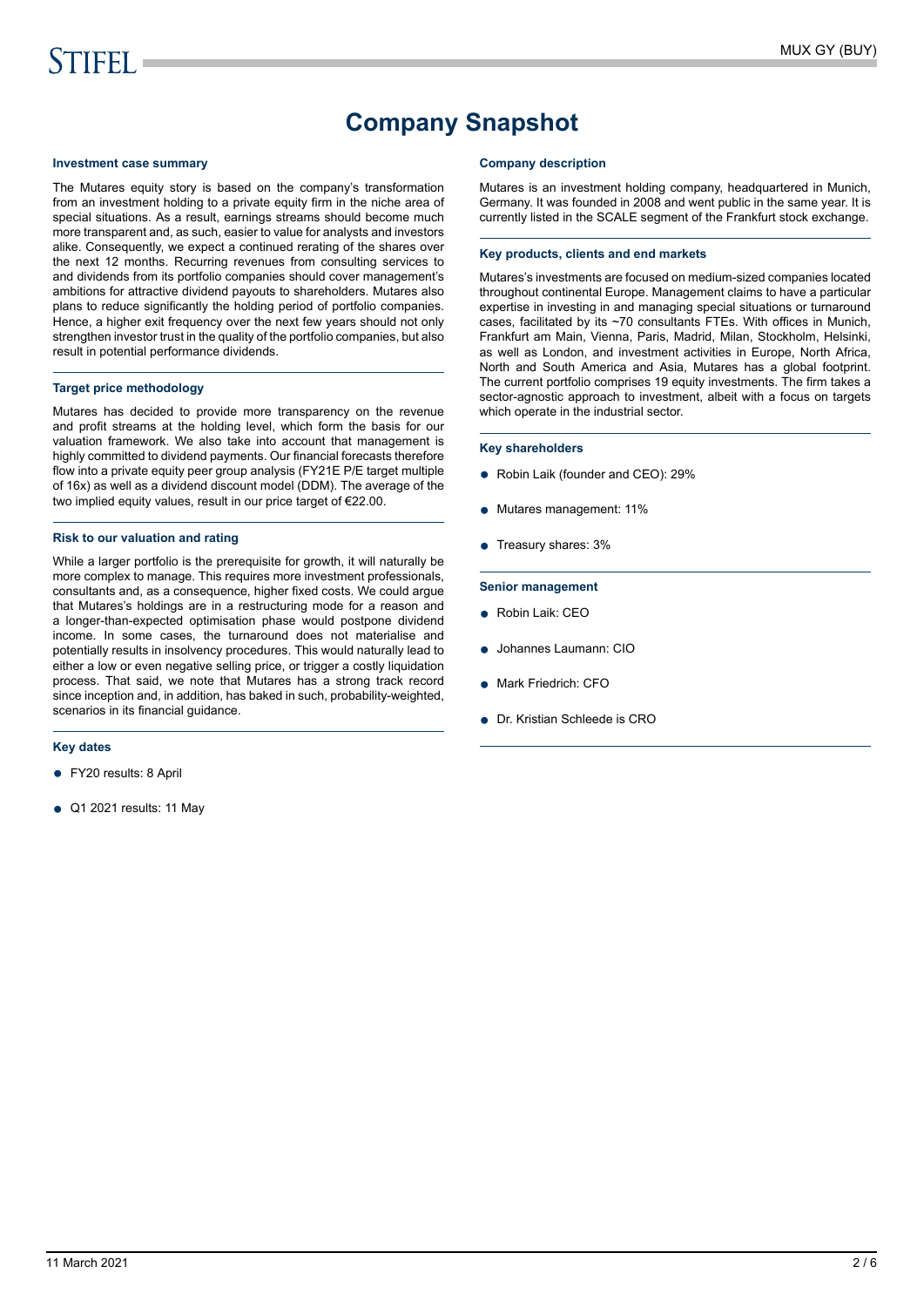# **Important Disclosures and Certifications**

**I, Benjamin Kohnke, certify that the views expressed in this research report accurately reflect my personal views about the subject securities or issuers; and I, Benjamin Kohnke, certify that no part of my compensation was, is, or will be directly or indirectly related to the specific recommendations or views contained in this research report.**

**Our European Policy for Managing Research Conflicts of Interest is available at [www.stifel.com/institutional/](https://www.stifel.com/institutional/ImportantDisclosures) [ImportandDisclosures.](https://www.stifel.com/institutional/ImportantDisclosures)**

*Completed: 11 March 2021 12:04EST Disseminated: 11 March 2021 12:04EST*

**Mutares SE & Co KGaA (MUX GY) as of March 10, 2021 (in EUR)**



\*Represents the value(s) that changed.

Buy=B; Hold=H; Sell=S; Discontinued=D; Suspended=SU; Discontinued=D; Initiation=I

### For a price chart with our ratings and any applicable target price changes for MUX GY go to <http://stifel2.bluematrix.com/sellside/Disclosures.action?ticker=MUX GY>

Stifel is party to an agreement with Mutares SE & Co KGaA relating to the production of the research (this includes agreements concerning the production of company sponsored research).

Mutares SE & Co KGaA is a client of Stifel or an affiliate or was a client of Stifel or an affiliate within the past 12 months.

Stifel or an affiliate expects to receive or intends to seek compensation for investment banking services from Mutares SE & Co KGaA in the next 3 months.

Stifel or an affiliate is a market maker or liquidity provider in the securities of Mutares SE & Co KGaA.

Mutares SE & Co KGaA is provided with non-investment banking, securities related services by Stifel or an affiliate or was provided with non-investment banking, securities related services by Stifel or an affiliate within the past 12 months.

The research analyst(s) responsible for the preparation of this report viewed the material operations of Mutares SE & Co KGaA.

Stifel or an affiliate has received compensation for non-investment banking, securities related services from Mutares SE & Co KGaA in the past 12 months.

The equity research analyst(s) responsible for the preparation of this report receive(s) compensation based on various factors, including Stifel's overall revenue, which includes investment banking revenue.

### **Investment Rating System**

Our investment rating system is defined as follows:

**Buy** - We expect a total return of greater than 10% over the next 12 months with total return equal to the percentage price change plus dividend yield.

**Speculative Buy**<sup>1</sup> - We expect a total return of greater than 30% over the next 12 months, with total return equal to the percentage price change plus dividend yield, accompanied by substantially higher than normal risk including the possibility of a binary outcome.

**Hold** - We expect a total return between -5% and 10% over the next 12 months with total return equal to the percentage price change plus dividend yield.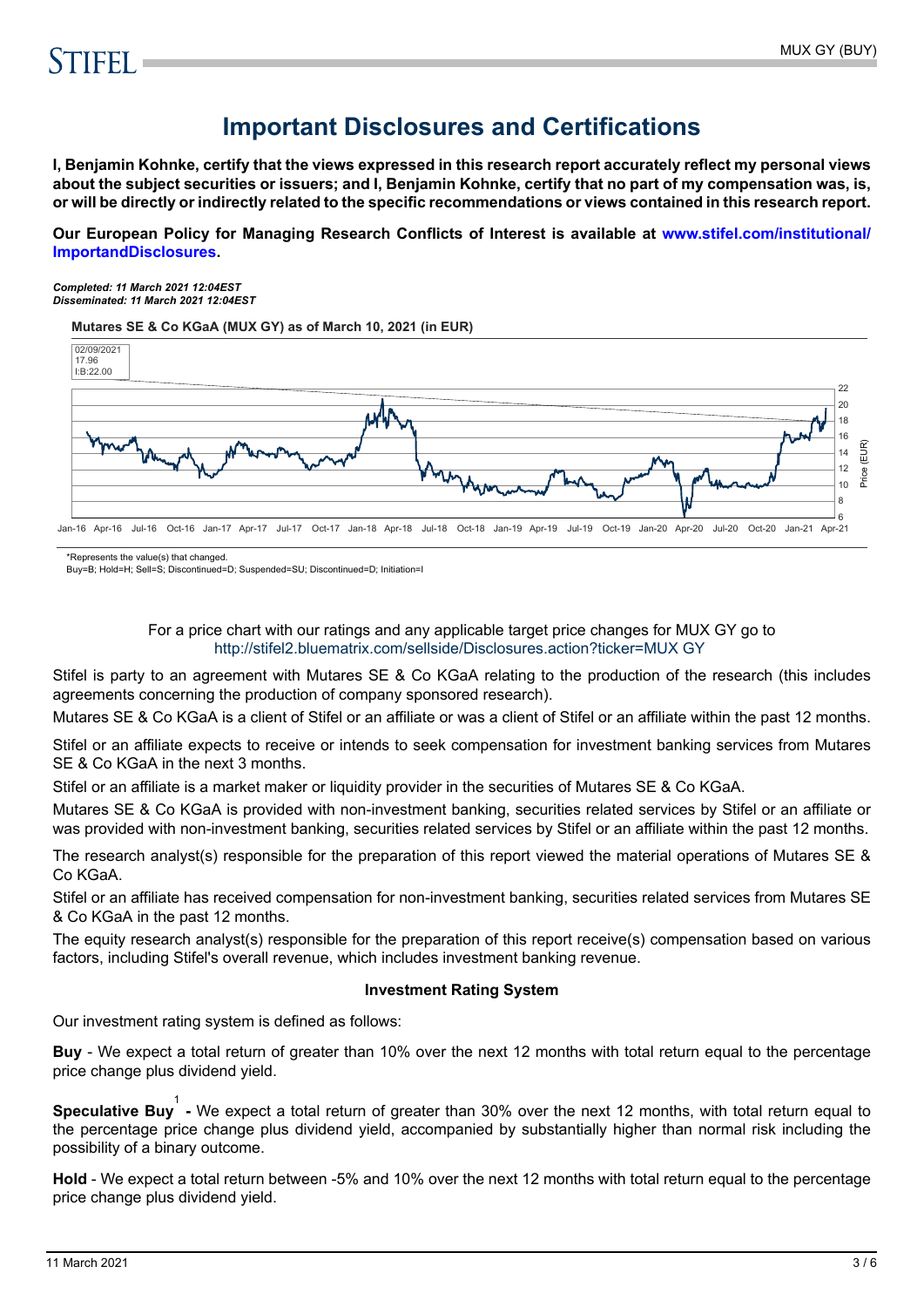# **STIFFI**

**Sell** - We expect a total return below -5% over the next 12 months with total return equal to the percentage price change plus dividend yield.

Occasionally, we use the ancillary rating of **Suspended (SU)** to indicate a long-term suspension in rating and/or target price, and/or coverage due to applicable regulations or Stifel policies. Alternatively, **Suspended** may indicate the analyst is unable to determine a "reasonable basis" for rating/target price or estimates due to lack of publicly available information or the inability to quantify the publicly available information provided by the company and it is unknown when the outlook will be clarified. **Suspended** may also be used when an analyst has left the firm.

 $1$  This rating is only utilised by Stifel Canada.

Of the securities we rate, 55% are rated Buy, 1% are rated Speculative Buy, 29% are rated Hold, 2% are rated Sell and 13% are rated Suspended.

Within the last 12 months, Stifel or an affiliate has provided investment banking services for 16%, 15%, 26% and 12% of the companies whose shares are rated Buy, Hold, Sell, and Suspended respectively.

Within the last 12 months, Stifel or an affiliate has provided material services for 36%, 40%, 17%, 20% and 14% of the companies whose shares are rated Buy, Speculative Buy, Hold, Sell, and Suspended respectively.

### **Additional Disclosures**

Please visit the Research Page at www.stifel.com for the current research disclosures and respective target price methodology applicable to the companies mentioned in this publication that are within the Stifel coverage universe. For a discussion of risks and changes to target price including basis of valuation or methodology please see our stand-alone company reports and notes for all stocks.

The information contained herein has been prepared from sources believed to be reliable but is not guaranteed by us and is not a complete summary or statement of all available data, nor is it considered an offer to buy or sell any securities referred to herein. Opinions expressed are as of the date of this publication and are subject to change without notice. These opinions do not constitute a personal recommendation and do not take into account the particular investment objectives, financial situation or needs of individual investors. Employees of Stifel, or its affiliates may, at times, release written or oral commentary, technical analysis or trading strategies that differ from the opinions expressed within. Stifel or any of its affiliates may have positions in the securities mentioned and may make purchases or sales of such securities from time to time in the open market or otherwise and may sell to or buy from customers such securities on a principal basis; such transactions may be contrary to recommendations in this report. Past performance should not and cannot be viewed as an indicator of future performance. Unless otherwise noted, the financial instruments mentioned in this report are priced as of market close on the previous trading day and presumed performance is calculated always over the next 12 months.

As a multi-disciplined financial services firm, Stifel regularly seeks investment banking assignments and compensation from issuers for services including, but not limited to, acting as an underwriter in an offering or financial advisor in a merger or acquisition, or serving as a placement agent in private transactions.

## **Affiliate Disclosures**

References to "**Stifel**" (collectively "Stifel") refer to SFC and other associated affiliated subsidiaries including (i) Stifel, Nicolaus & Company, Incorporated ("**SNC**"); (ii) Keefe, Bruyette & Woods, Incorporated ("**KBWI**''), which are both U.S. broker-dealers registered with the United States Securities and Exchange Commission ("**SEC**") and members of the Financial Industry National Regulatory Authority ("**FINRA**"), respectively; (iii) Stifel Nicolaus Canada, Incorporated. ("**Stifel Canada**"), which is authorised and regulated by Investment Industry Regulatory Organization of Canada ("**IIROC**"), and also trades under the names "**Stifel GMP**" and/or "**Stifel FirstEnergy**"; (iv) Stifel Nicolaus Europe Limited ("**SNEL**"), which is authorised and regulated by the Financial Conduct Authority ("**FCA**") (FRN 190412) and is a member of the London Stock Exchange and also trades under the name Keefe, Bruyette & Woods Europe ("**KBW Europe**"); and (v) Stifel Europe Bank AG ("**SEBA**"), which is regulated by the German Federal Financial Supervisory Authority (Bundesanstalt für Finanzdienstleistungsaufsicht; "BaFin") and is a member of Deutsche Boerse and SIX Swiss Exchange and (vi) Stifel Schweiz AG ("**STSA**"), which is representative of SEBA in Switzerland and regulated by the Eidgenössische Finanzmarktaufsicht ("**FINMA**"). SNEL, SEBA and STSA are collectively referred to as **Stifel Europe**.

**Registration of non-US Analysts:** Any non-US research analyst employed by Stifel contributing to this report is not registered/qualified as a research analyst with FINRA and is not an associated person of the US broker-dealer and therefore may not be subject to FINRA Rule 2241 restrictions on communications with a subject company, public appearances, and trading securities held by a research analyst account.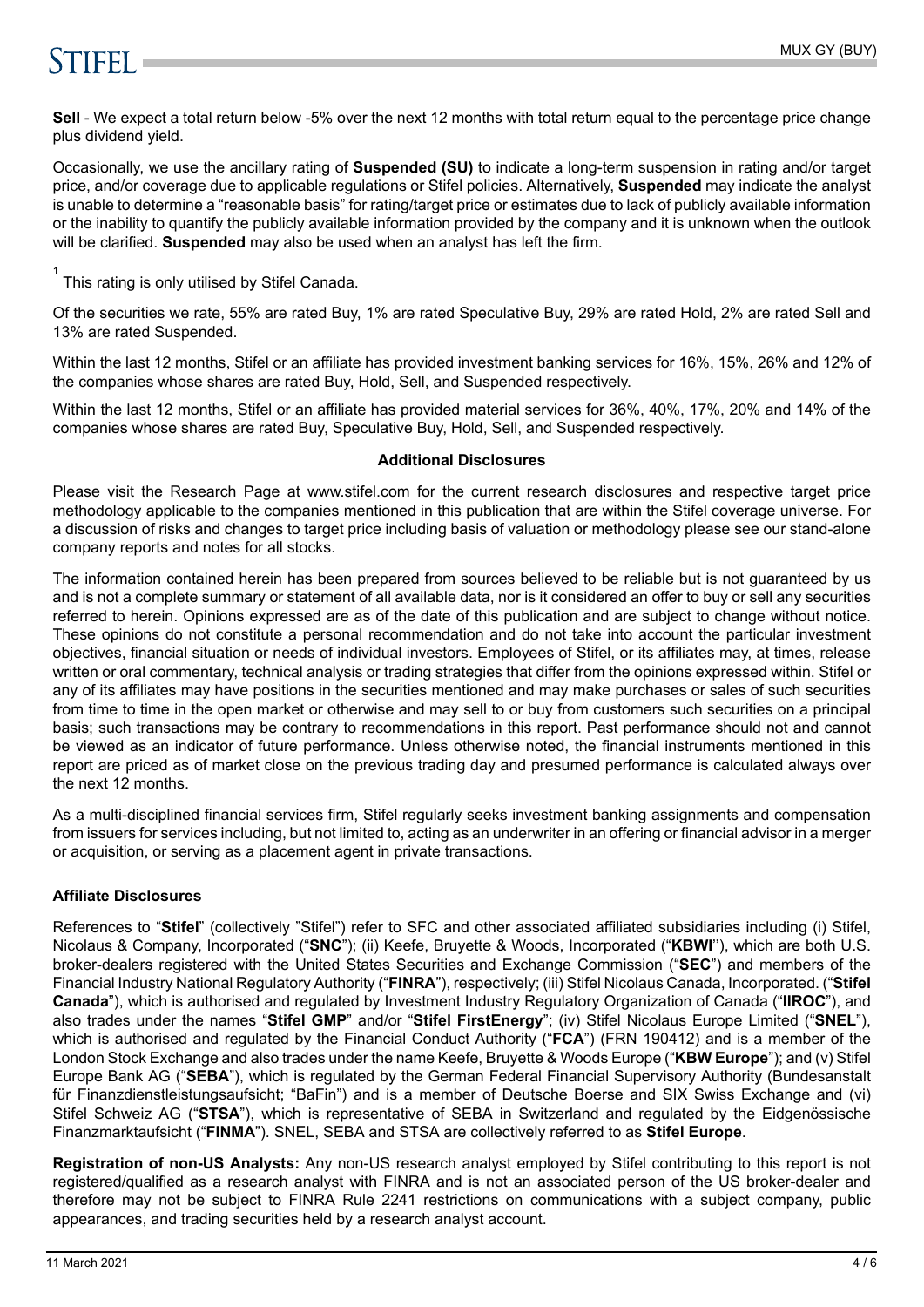# **STIFFLE**

**Global Research Notes:** Stifel Global Research (Cross-Border Research) notes are intended for use only by Institutional or Professional Clients. Research analysts contributing content to these reports are subject to different regulatory requirements based on the jurisdiction in which they operate. Clients seeking additional information should contact the Stifel entity through which they conduct business.

**SEBA & STSA Sponsored research:** At SEBA & STSA, analysts may produce issuer paid research ('sponsored research'). This research is produced by analysts in accordance with local regulatory requirements relating to such research. In certain jurisdictions, this issuer paid research may be deemed to be independent research albeit not produced to the same conflicts of interest standards required by all jurisdictions for independent research. Where research has been paid for by an issuer, this will be clearly labelled. Please see our [European Policy for Managing Research Conflicts](https://www.stifel.com/institutional/ImportantDisclosures) [of Interest](https://www.stifel.com/institutional/ImportantDisclosures) for additional information.

## **Country Specific and Jurisdictional Disclosures**

**United States:** Research produced and distributed by Stifel Europe is distributed by Stifel Europe to "Major US Institutional Investors" as defined in Rule 15a-6 under the US Securities Exchange Act of 1934, as amended. SNC may also distribute research prepared by Stifel Europe directly to US clients, including US clients that are not Major US Institutional Investors. In these instances, SNC accepts responsibility for the content. Stifel Europe is a non-US brokerdealer and accordingly, any transaction by a US client in the securities discussed in the document must be effected by SNC. US clients wishing to place an order should contact their SNC representative.

**UK:** This report is distributed in the UK by SNEL, which is authorised and regulated by the Financial Conduct Authority (FCA). In these instances, SNEL accepts responsibility for the content. Research produced by Stifel Europe is not intended for use by and should not be made available to retail clients as defined by the FCA.

**European Economic Area (EEA)**: This report is distributed in the EEA by SEBA, which is authorized and regulated by the German Federal Financial Supervisory Authority (Bundesanstalt für Finanzdienstleistungsaufsicht; "BaFin"), In these instances, SEBA accepts responsibility for the content. Research produced by Stifel Europe is not intended for use by and should not be made available to retail clients as defined under MiFID II.

The complete preceding 12-month recommendations history related to recommendation(s) in this research report is available at https://stifel2.bluematrix.com/sellside/MAR.action

**Australia:** Research produced by Stifel is distributed by SNEL under the Australian Securities and Investments Commission ("ASIC") Class Order [CO 03/1099] exemption from the requirement to hold an Australian Financial Services Licence ("AFSL"). This research may only be distributed to a "Wholesale Client" within the meaning of section 761G of the Corporations Act 2001 (Cth).

**Brunei:** This document has not been delivered to, registered with or approved by the Brunei Darussalam Registrar of Companies, Registrar of International Business Companies, the Brunei Darussalam Ministry of Finance or the Autoriti Monetari Brunei Darussalam. This document and the information contained within will not be registered with any relevant Brunei Authorities under the relevant securities laws of Brunei Darussalam. The interests in the document have not been and will not be offered, transferred, delivered or sold in or from any part of Brunei Darussalam. This document and the information contained within is strictly private and confidential and is being distributed to a limited number of accredited investors, expert investors and institutional investors under the Securities Markets Order, 2013 ("Relevant Persons") upon their request and confirmation that they fully understand that neither the document nor the information contained within have been approved or licensed by or registered with the Brunei Darussalam Registrar of Companies, Registrar of International Business Companies, the Brunei Darussalam Ministry of Finance, the Autoriti Monetari Brunei Darussalam or any other relevant governmental agencies within Brunei Darussalam. This document and the information contained within must not be acted on or relied on by persons who are not Relevant Persons. Any investment or investment activity to which the document or information contained within is only available to, and will be engaged in only with Relevant Persons.

**Canadian Distribution:** Research produced by Stifel Europe is distributed in Canada by SNC in reliance on the international dealer exemption. This material is intended for use only by professional or institutional investors. None of the investments or investment services mentioned or described herein is available to other persons or to anyone in Canada who is not a "permitted client" as defined under applicable Canadian securities laws.

**Republic of South Africa:** Research produced by Stifel is distributed by SNEL to "Clients" as defined in FSCA FAIS Notice 20 of 2018 (the "FAIS Notice") issued by the Financial Services Conduct Authority. Research distributed by SNEL is pursuant to an exemption from the licensing requirements under Section 7(1) of the Financial Advisory and Intermediary Services Act, 2002.